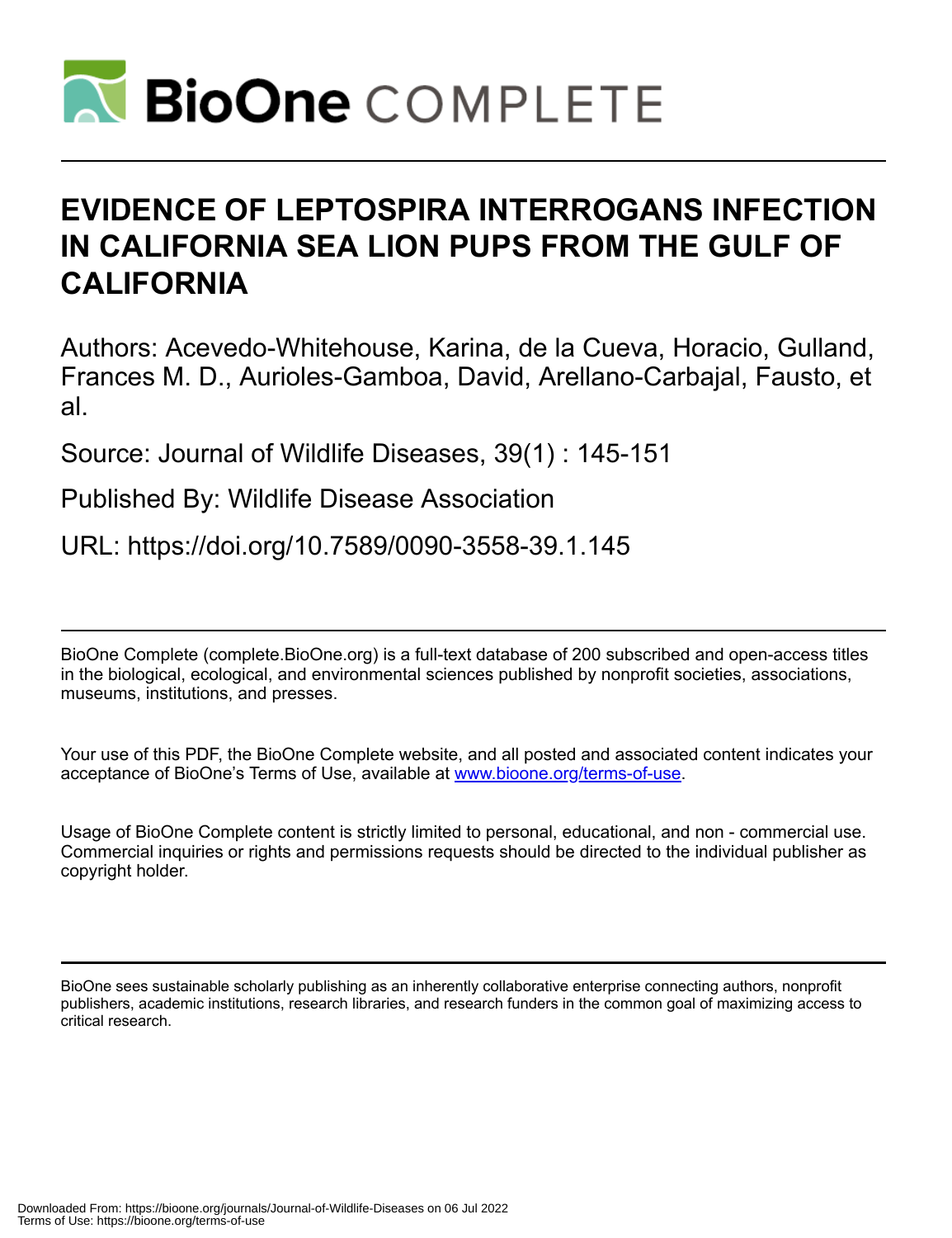# **EVIDENCE OF LEPTOSPIRA INTERROGANS INFECTION IN CALIFORNIA SEA LION PUPS FROM THE GULF OF CALIFORNIA**

**Karina Acevedo-Whitehouse,**1,6,7 **Horacio de la Cueva,**<sup>1</sup> **Frances M. D. Gulland,**<sup>2</sup> **David Aurioles-Gamboa,<sup>3</sup> Fausto Arellano-Carbajal,<sup>4</sup> and Francisco Suarez-Güemes<sup>5</sup>** 

<sup>1</sup> Departamento de Ecología, División de Oceanología, Centro de Investigación Científica y de Educación Superior de Ensenada. Km 107 Carretera Tijuana-Ensenada. Ensenada, Baja California, México

<sup>2</sup> The Marine Mammal Center, Marin Headlands, 1065 Fort Cronkhite, Sausalito, California 94965, USA

<sup>3</sup> Laboratorio de Mamíferos Marinos, Centro Interdisciplinario de Ciencias Marinas, Av. Instituto Politécnico Nacional s/n, Colonia Playa Palo de Santa Rita, La Paz, Baja California, México

<sup>4</sup> Laboratorio de Biología Molecular, Instituto de Investigaciones Oceanológicas, Universidad Autónoma de Baja California, Km 107 Carretera Tijuana-Ensenada. Ensenada, Baja California, México

<sup>5</sup> Departamento de Microbiología e Inmunología, Facultad de Medicina Veterinaria y Zootecnia, Universidad Nacional Autónoma de México, Cd. Universitaria, D.F. 04510, México

<sup>6</sup> Current address: Molecular Ecology Laboratory, Department of Zoology, University of Cambridge,

Cambridge CB23EJ, UK

<sup>7</sup> Corresponding author (email: kaa29@cam.ac.uk)

ABSTRACT: Forty-two urine and 96 blood and serum samples were obtained from California sea lion (*Zalophus californianus)* pups from the Gulf of California during the 2000 reproductive season. Antibody prevalence to 13 serovars of *Leptospira interrogans* was determined by microagglutination tests (MAT); presence of pathogenic leptospires was detected by polymerase chain reaction (PCR). Samples with antibody titers  $\geq 1:25$  or 115 bp fragments on ethidium bromidestained 1.5% agarose gels were considered positive. Antibody prevalence was 54% overall with highest prevalence against serovar cynopteri (50% of all positive reactions). Highest antibody titers (1:50) were detected against serovars cynopteri and pomona. Polymerase chain reaction products were observed in two of 42 urine samples, six of 96 blood samples, and one of 96 serum samples. Presence of PCR products in blood and serum was demonstrated in pups that were seronegative. Kruskall-Wallis tests and corresponding post hoc Tukey tests ( $\alpha=0.05$ ) showed that prevalence of leptospirosis was significantly different among all rookeries. The high seroprevalence (54%), low antibody titers (maximum 1:50), absence of pups showing clinical signs indicative of the disease, and lack of recent reports of increased mortality of sea lions in the Gulf of California are suggestive of the presence of enzootic host-adapted serovars. Crowding in rookeries as well as the presence of bats and rodents on some of the islands may explain infection by *L. interrogans* (sensu lato) and some of the differences in seroprevalence among reproductive rookeries.

*Key words:* Leptospirosis, microagglutination test, polymerase chain reaction, sea lion, serologic survey, *Zalophus californianus.*

# **INTRODUCTION**

In spite of decades of intense study on the biological agents that compose marine communities, the dynamics of infectious diseases and their ecologic and evolutionary impacts in marine ecosystems are poorly understood, even though they can affect species of economic and ecologic value, and may cause mass mortalities or negatively affect abundance and reproduction of host populations (Harvell et al., 1999). This is a consequence of the scant baseline data available needed to understand the epidemiology of infectious agents in marine populations.

Since a mortality event in 1970, free-

ranging California sea lions (*Zalophus californianus*) from the coast of California and Oregon (USA) have been affected by leptospirosis outbreaks at regular intervals (Vedros et al., 1971; Dierauf et al., 1985; Gulland et al., 1996), and leptospirosis has been implicated as a cause of premature parturition in California sea lions (Gilmartin et al., 1976).

Leptospirosis is caused by a spirochete, *Leptospira interrogans* (sensu lato), that enters susceptible hosts via cutaneous abrasions and mucosal membranes in contact with body fluids such as urine, blood, and genital secretions (Heath and Johnson, 1994). In spite of the frequency of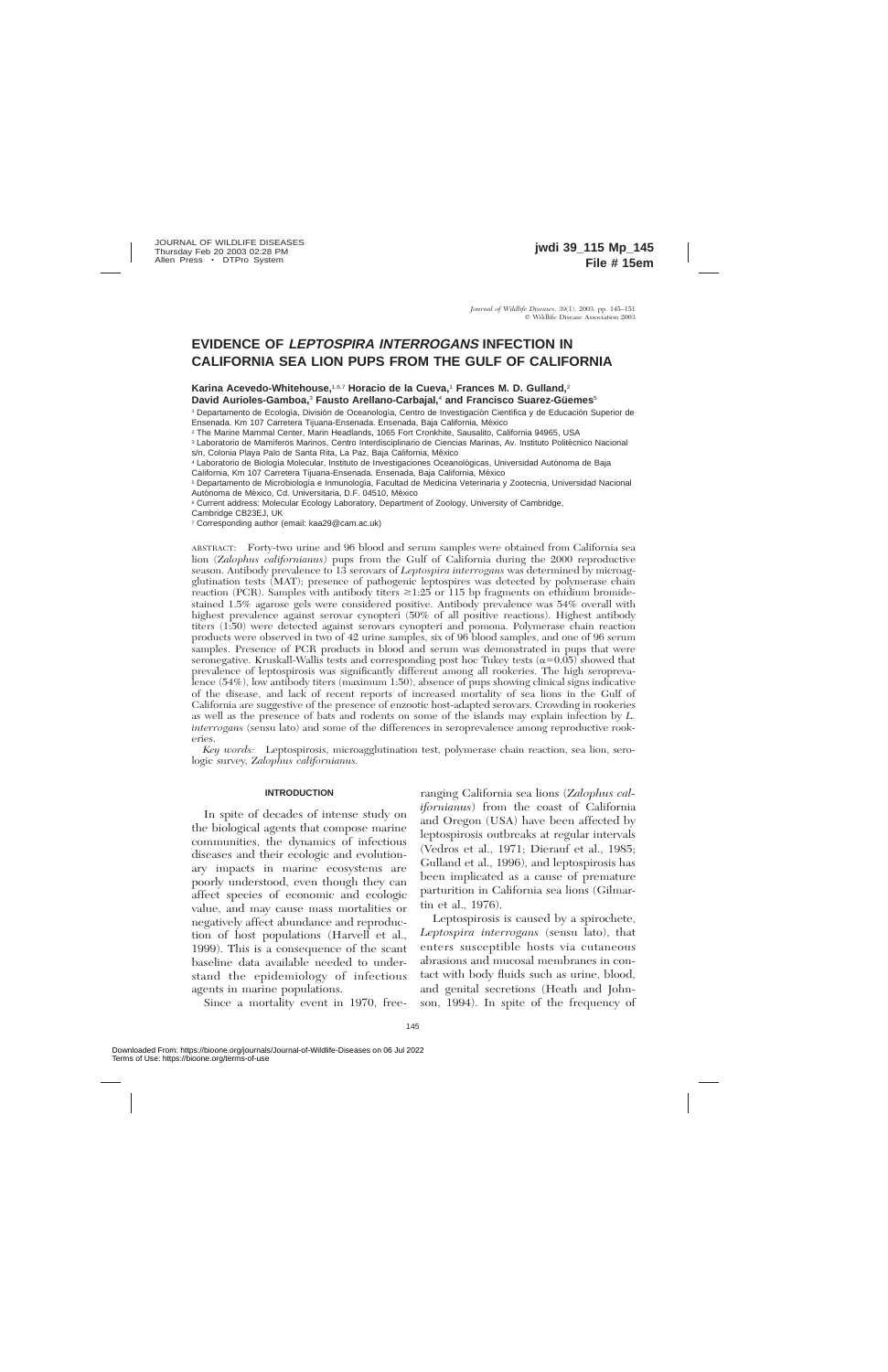these events, the source of infection and means of transmission of leptospirosis in free-ranging sea lions remain unknown (Gulland et al., 1996; Gulland, 1999).

To date, no mass strandings or mortality events due to leptospirosis have been reported in California sea lions in Mexico. Serologic, histopathologic, and clinical findings in some individuals, however, suggest occurrence of leptospirosis in reproductive rookeries from the Gulf of California, but the organism has never been cultured or demonstrated in any sea lions (Acevedo-Whitehouse, 1999, 2001; Godı´ nez et al., 1999).

The California sea lion is the most abundant and widely distributed pinniped species in Mexico and is the only one to permanently inhabit the Gulf of California (Aurioles-Gamboa, 1993). Due to the ecological importance of this species and the impact that outbreaks of leptospirosis could have on their population and to the risk of transmission of this disease to residents of local fishing communities and tourists, both known to have sporadic contact with sea lions, it is important to determine the prevalence of leptospirosis in rookeries from the Gulf of California.

This paper determines the prevalence of antibodies and leptospiral DNA in California sea lion pups from the Gulf of California in 2000. To our knowledge, this is the first definitive indication of *Leptospira interrogans* (sensu lato) infection in freeranging California sea lions from the Gulf of California.

#### **MATERIALS AND METHODS**

Ninety-six blood and 42 urine samples were collected from free-ranging, clinically normal California sea lion pups (1–50 days old) during the 2000 breeding season at seven different reproductive rookeries from the Gulf of California: Los Islotes (24°35.3'N, 110°23'W), San Pedro Mártir Island (28°22.5'N, 112°21'W), San Esteban Island  $(28^{\circ}43'N, 112^{\circ}36'W)$ , Angel de la Guarda Island (29°34'N, 113°33'W), Granito Island  $(29°33'N, 113°32'W)$ , and Roca Blanca Island  $(28^{\circ}5'N, 113^{\circ}26'W)$  (Bourillón et al., 1988) (Fig. 1).

Weight was measured by placing the pup in



FIGURE 1. California sea lion reproductive rookeries in the Gulf of California.

a bag of known weight hanging from a spring scale (accuracy  $\pm 0.5$  kg). Animals were restrained and anesthetized with isofluorane (Abbott Laboratories, Chicago, Illinois, USA) for sample collection. Urine samples (2–20 ml) were obtained by manual expression of the urinary bladder and collection of contents into sterile wide-mouth containers (Acevedo-Whitehouse, 2001). Blood samples were obtained by venipuncture of the jugular vein using an 18 Gx38 mm needle, in sterile vacuum tubes (Vacutainer®, Becton Dickinson, Franklin Lakes, New Jersey, USA). Whole blood samples (1.5– 2 ml) were placed in tubes with ethylenediaminetetraacetic acid (EDTA), another 7–10 ml were placed in tubes for serum separation, allowed to clot at room temperature, centrifuged for 15 min at 3,000 G and separated. All samples were stored at  $-20$  C.

Rookeries were searched for stagnant pools. Five pools were chosen at random at all rookeries where stagnant seawater pools were present. Temperature, salinity, and pH of the water were instantly determined with a digital environmental thermometer (Banrnant $100\%$ , Davis Instruments, Enterprise, Oregon, USA), a salinity refractometer (A366ATC, VeeGee Scientific, Kirkland, Washington, USA), and a potentiometer (Markson 90, Markson Science Inc., Phoenix, Arizona, USA). Three replicate samples of seawater from each pool were collected in 250 ml sterile containers and stored at  $-20$  C.

Polymerase chain reaction (PCR) was performed on all blood, serum, and urine samples. For DNA extraction, three replicates of 200  $\mu$ . of each sample were processed according to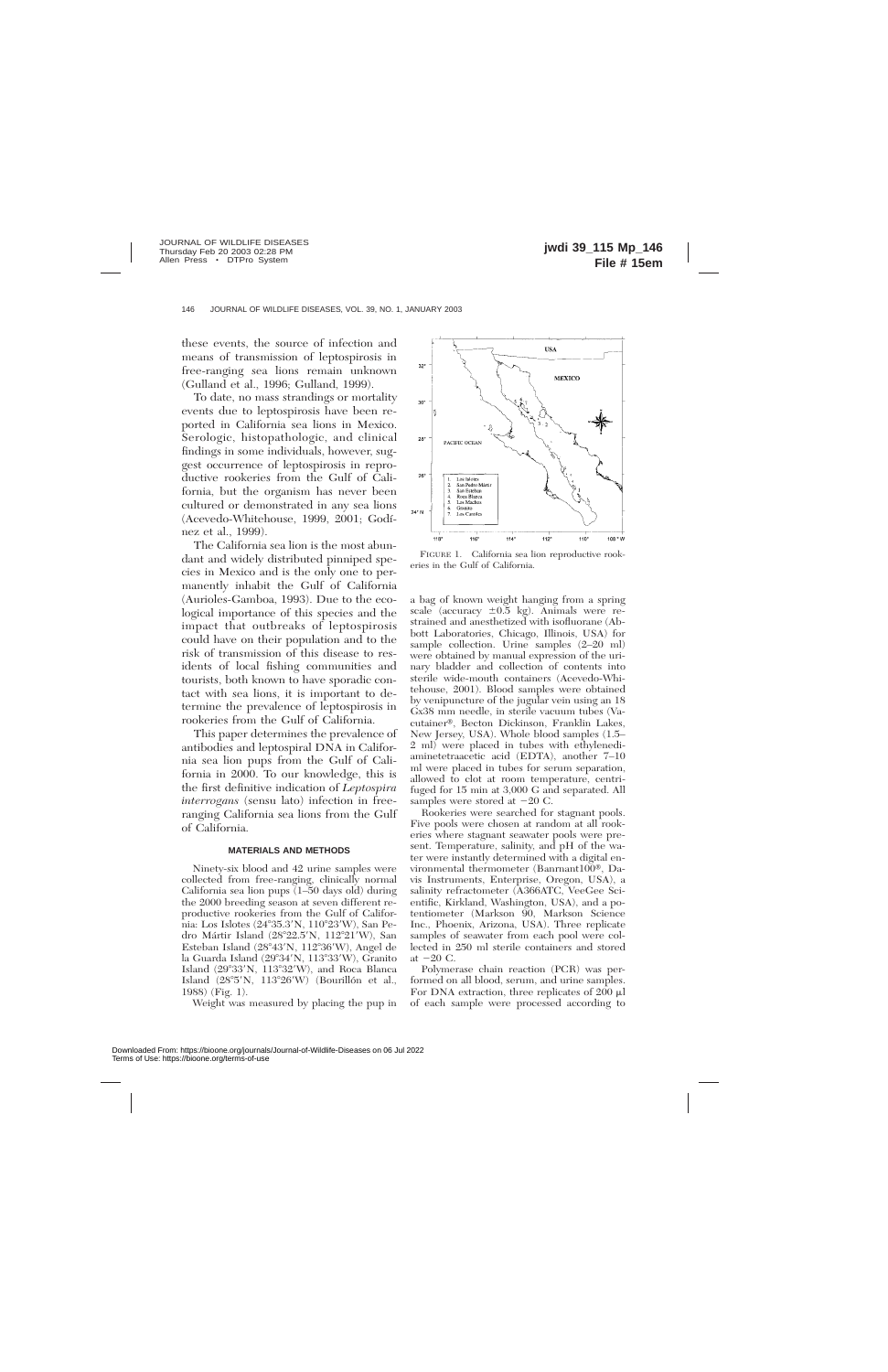GeneReleaser® protocols (BioVentures, Inc. Murfreesboro, Tennessee, USA). The 23S ribosomal oligonucleotide primers F1 (5'-GAACTGAAACATCTAAGTA-3') and Ri (5'-CAGCGAATTAGATCTG-3') described previously by Woo et al. (1997) were used for DNA amplification. Each 50-µl PCR reaction contained 200 ng/ $\mu$ l of each primer, 0.05 mM dNTP,  $5 \mu l$  of  $10X$  reaction buffer  $(0.5 \mu M)$ Tris-HCl,  $0.075$  mM  $MgCl<sub>2</sub>$  2.5 mM KCl, pH 7.5), 1 unit of Taq DNA polymerase (Roche, Mannheim, Germany), and  $5 \mu l$  of target DNA. The PCR cycle was as follows: initial denaturation at 94 C for 5 min, followed by 25 cycles of denaturation at 94 C for 1 min, annealing at 44 C for 1 min, extension at 72 C for 2 min, and a final cycle of extension at 72 C for 7 min (Woo et al., 1997).

Reference DNA from strains of *Leptospira interrogans* icterohaemorrhagiae and *L. biflexa* patoc1, obtained from the Unit of Molecular and Medical Bacteriology of the Pasteur Institute (France) were used as positive and negative controls, respectively. The amplification products  $(5 \mu)$  of the reaction mixture) were analyzed by submarine electrophoresis using 1.5% agarose gel stained with ethidium bromide.

Primer sequences were aligned using Megalign (Megalign software, DNA Star Inc, Madison, Wisconsin, USA) in order to compare the 23SrDNA reported for pathogenic and non-pathogenic strains of *Leptospira* (Woo et al., 1997). In addition, sequences of potential contaminant bacteria like *Bacillus subtilis, Escherichia coli,* and *Pseudomonas* spp. were included in the alignment.

Standard microscopic agglutination tests (MAT) were preformed according to Myers (1985) on all serum samples. Live strains of 13 serovars of *L. interrogans* were used as antigens: autumnalis, bataviae, canicola, castellonis, cynopteri, grippotyphosa, hardjo, icterohaemorrhagiae, pomona, pyrogenes, sejroe, tarassovi, and wolffi. All serovars are part of the collection of the Departamento de Microbiología e Inmunología (Facultad de Medicina Veterinaria y Zootecnia, Universidad Nacional Autónoma de México, México). The collection was previously obtained from the former Zoonoses Panamerican Center (OPS/OMS), Buenos Aires, Argentina. Antibodies to these serovars were previously described for California sea lions in the Gulf of California (Godínez et al., 1999). Positive tests were reported as the greatest serum dilution at which serum showed a reaction. Although titers of 1:100 are typically considered to indicate infection with clinical disease (Gulland et al., 1996), in this study titers as low as 1:25 were considered as positive

agglutination reactions. Choice of MAT cut-off is arbitrary, and titers of 1:20 and 1:24 have been previously used as positive reactions (Hathaway et al., 1978; Godinez et al., 1999). Amplification of 115 bp PCR fragments in urine, blood or serum was considered positive for presence of leptospiral DNA.

Differences in the seroprevalence among rookeries were investigated by Kruskall-Wallis and post hoc Tukey tests (Zar, 1999). Chisquare tests in three-dimensional contingency tables were used to determine independence among rookery, sex, and weight of the pups as a measure of body condition. Partial independence between seroprevalence, sex, and rookery was determined by a posteriori  $\chi^2$  tests (Zar, 1999). Correlations were used to determine that the differences in seroprevalence among rookeries and number of serovars that generated agglutination reactions were not due to the sample size of each rookery.

Significance of all statistical tests was determined at  $\alpha$ =0.05.

#### **RESULTS**

Fifty-two (54%) of 96 pups were seropositive on MAT. Prevalence of antibodies was significantly different among the seven rookeries (H<sub>c</sub>=14.4045,  $\nu$ =6, *P*<0.05) (Table 1) and showed a latitudinal trend, being significantly highest at Granito (90%)  $(q=7.23, k=7, P<0.05)$ , the northernmost rookery included in this study, and lowest at Los Islotes (20%), the southernmost rookery of the Gulf of California (Fig. 1). Prevalence of antibodies appeared to be independent of the pup's weight  $(\chi^2)$  $=2.256$ ,  $v=8$ ,  $P>0.05$ ), but was significantly higher in female pups than in males  $(H<sub>c</sub>=13.617, P<0.05)$ . Highest dilution at which agglutination was observed was 1: 50. No samples were positive at further dilutions. Highest antibody titers were observed for serovar cynopteri (26% of all seropositive pups) and pomona (2% of all seropositive pups).

Twenty-three serum samples had agglutination reactions against more than one serovar; seven, four, five, and seven samples reacted against two, three, four, and more than five serovars, respectively. The serovar which showed most reactions was cynopteri, accounting for 50% of all agglutination reactions, followed by hardjo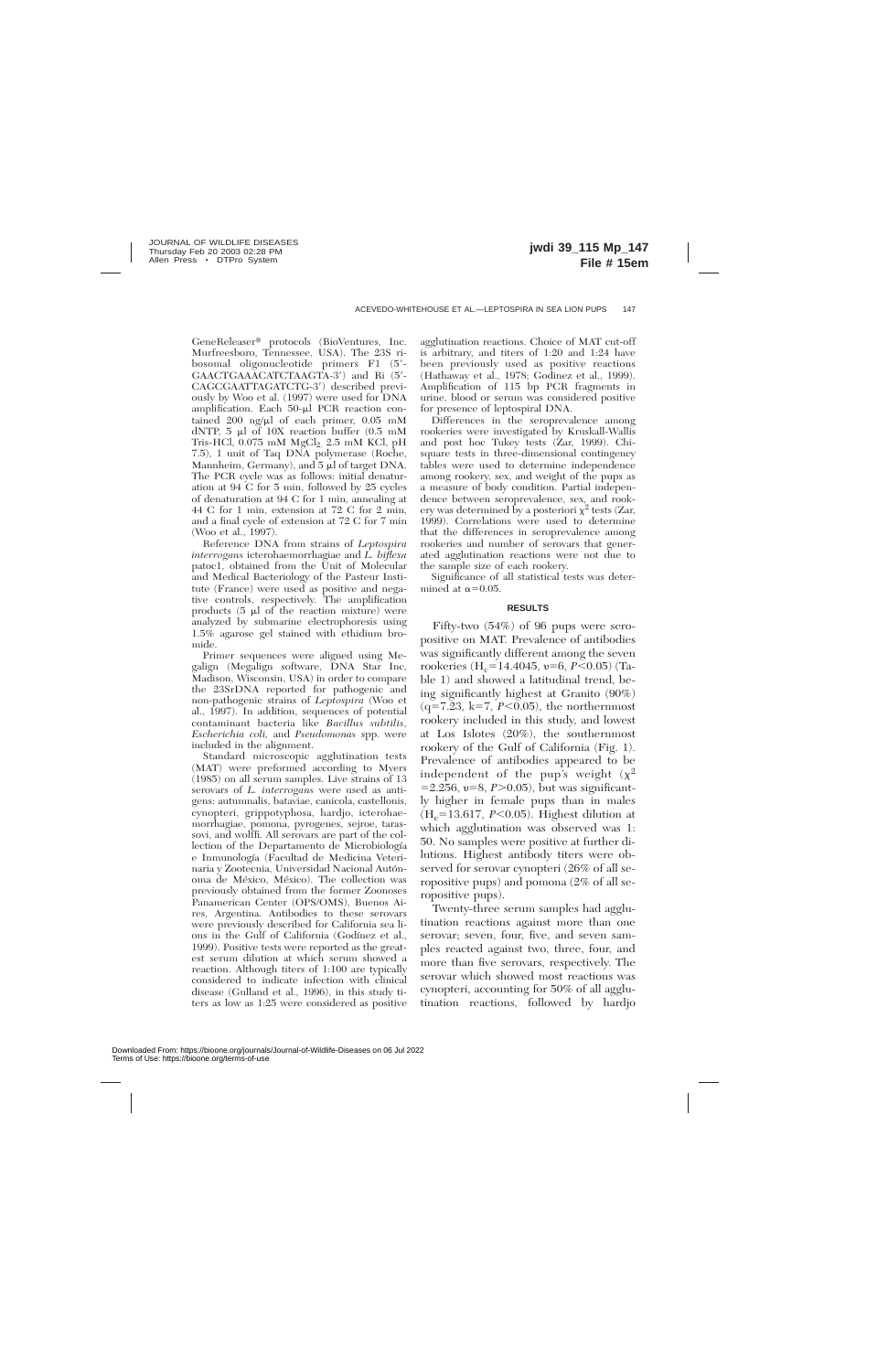|                  |                |                  | PCR amplification of leptospiral DNA |                     |                     |                     |                     |                     |
|------------------|----------------|------------------|--------------------------------------|---------------------|---------------------|---------------------|---------------------|---------------------|
|                  | Seroprevalence |                  | <b>Blood</b>                         |                     | Serum               |                     | Urine               |                     |
| Rookery          | $\%$           | $\boldsymbol{n}$ | Positive<br>samples                  | Samples<br>examined | Positive<br>samples | Samples<br>examined | Positive<br>samples | Samples<br>examined |
| Los Islotes      | 20             | 10               | $\Omega$                             | 10                  | $\Omega$            | 10                  | $\theta$            | 5                   |
| San Pedro Mártir | 30             | 10               |                                      | 10                  | $\Omega$            | 10                  | 0                   |                     |
| San Esteban      | 33             | 15               | $\Omega$                             | 15                  | $\Omega$            | 15                  | $\Omega$            |                     |
| Roca Blanca      | 70             | 10               | $\Omega$                             | 10                  | $\Omega$            | 10                  | $\Omega$            | 8                   |
| Los Machos       | 73             | 11               | $\mathfrak{2}$                       | 11                  |                     | 11                  | $\mathfrak{2}$      |                     |
| Granito          | 90             | 20               | 3                                    | 20                  | $\Omega$            | 20                  | $\Omega$            | 6                   |
| Los Cantiles     | 45             | 20               | $\Omega$                             | 20                  | $\Omega$            | 20                  | $\Omega$            | 6                   |
| Total            | 54             | 96               | 6                                    | 96                  |                     | 96                  | $\mathfrak{2}$      | 42                  |

TABLE 1. Results of microagglutination tests (MAT) and polymerase chain reaction (PCR) amplification in samples from sea lion pups of the Gulf of California.

(18%), and pomona (13%). Reactions to serovars canicola and bataviae were observed in conjunction with pomona; grippotyphosa in conjunction with cynopteri; and icterohaemorrhagiae and pyrogenes in conjunction with hardjo.

We observed 115 bp PCR products in two of 42 urine samples, six of 96 blood samples, and one of 96 serum samples (Table 1; Fig. 2). During alignment, homology was observed only with the reported sequences for *Leptospira interrogans* (sensu lato), and all other compared sequences, including non-pathogenic leptospires, were significantly non-specific.

No pathogenic leptospiral DNA was found in any of 75 water samples tested from stagnant-water pools at Los Islotes, San Esteban, Roca Blanca, Granito, and Los Cantiles. Pool water temperature ranged from 23.2–36.8 C, salinity from 35– 44 and pH from 7.3–7.8.



FIGURE 2. PCR amplification of 115 bp *L. interrogans* products in urine, blood, and serum samples of sea lion pups (Lanes 4 to 13), lane 3: *L. biflexa* control DNA, lane 2: *L. interrogans* control DNA, lane 1: 100 bp molecular weight marker (LowLadder, Sigma-Aldrich Corp., USA).

# **DISCUSSION**

Pups that had pathogenic leptospiral DNA in blood or urine were considered infected with leptospires (Van Eys et al., 1989; Merrien et al., 1992). Antibody production is dependent on the host's ability to develop an immune response that may be influenced by sex, genetics, and nutritional status (Gulland, 1997). Because the sea lion pups were free-ranging, antibody titers were not due to vaccination responses, but could be due to maternal transmission of antibodies to the pup or to prior exposure of the pup to infection (Michna, 1970; Gulland, 1997).

The low prevalence of leptospiruria detected in this study may be a consequence of intermittent shedding (Michna, 1970; Heath and Johnson, 1994) or of the detection limit of the PCR test used, as PCR detects  $\geq 50$  leptospires per ml of urine (Wagenaar et al., 2000). Pups with leptospiruria had antibody titers of  $\geq 1:50$ against *L. interrogans* (sensu lato) and pups with leptospiremia had no detectable titer. These findings concur with the pathogenesis of leptospirosis in domestic animals in which antibody production is not detectable during the initial leptospiremic stage of the infection (Michna, 1970) but can be found during leptospiruria, a stage that occurs later in infection (Thiermann, 1982).

Contrary to other reports, we found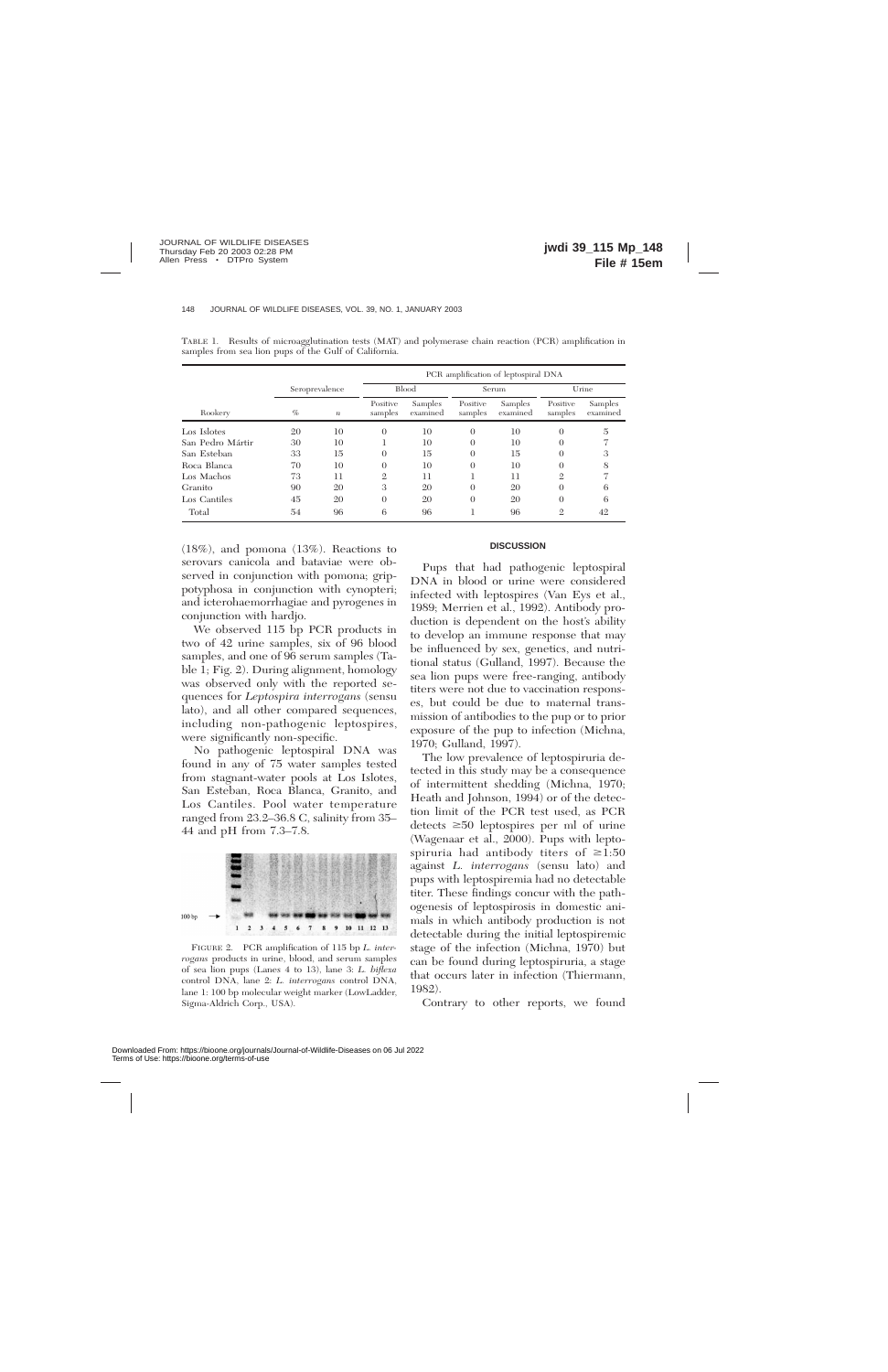PCR detection of pathogenic leptospiral DNA to be more sensitive in blood than in serum samples. Leptospiral DNA fragments in blood were observed in all leptospiremic pups but only one had detectable leptospiral DNA in serum. Gravekamp et al. (1993) reported that erythrocytes inhibit amplification of pathogenic DNA segments during PCR and suggested that serum is a more appropriate sample for the diagnosis of leptospirosis. In this study, the DNA extraction method allowed the use of up to  $200 \mu l$  of whole blood without the interference of inhibitory compounds during amplification (Dawson and Harris, 1995). It is probable that sequestering of leptospires in the blood-clot (Gravekamp et al., 1993) accounted for decreased sensitivity in serum samples.

The route of infection of California sea lions by leptospires is unknown. Transmission of leptospires during lactation is unlikely due to the presence of lytic lipids in maternal milk (Stalheim, 1965). Pups may have become infected in utero (Thiermann, 1982), or during the first days of life at the rookery by contact with urine from infected sea lions or other reservoirs (Heath and Johnson, 1994; Gulland et al., 1996). An infected host may eliminate up to 105 leptospires/ml urine during the first weeks of infection (Heath and Johnson, 1994), and it has been reported that sea lions eliminate leptospires in the urine for up to 154 days after infection (Dierauf et al., 1985). Maintenance of leptospirosis in California sea lions could be enhanced by crowding in rookeries and contact with urine. Leptospiral DNA was not found in water samples from stagnant seawater pools at the rookeries. Although the presence of pathogenic leptospires in the water below the detection limit of PCR cannot be ruled out, the temperature and salinity levels recorded at the pools would compromise the viability and infectivity of *L. interrogans* (sensu lato) (Michna, 1970; Ellinghausen, 1973). Thus, stagnant pools are not likely a source of infection or a method of maintenance of leptospirosis in

California sea lions at rookeries from the Gulf of California.

A previous study reported highest prevalence to serovar hardjo (22%) and cynopteri (14%) in sea lions from the Gulf of California, and higher titers of up to 1:320 (Godínez et al., 1999). We observed  $50\%$ of all positive agglutination reactions to serovar cynopteri and both pups with leptospiruria had antibodies to this serovar; whereas prevalence to serovar hardjo only accounted for 6% of all agglutination reactions. These differences may be due to differences in exposure of animals between years, or differences in immune status of the host. Agglutination reactions to serovars autumnalis, bataviae, canicola, castellonis, grippotyphosa, icterohaemorrhagiae, pyrogenes, sejroe, tarassovi, and wolffi could be due to cross-reactions to serovars used for MAT, although they could reflect exposure to other leptospires (Myers and Coltorti, 1978; Hanson, 1982; Gulland et al., 1996).

The prevalence of leptospiral serovars in a population reflects the prevalence of serovars in reservoirs (Heath and Johnson, 1994). The fishing bat (*Myotis vivesi*) as well as endemic and introduced rodents (*Peromyscus* spp., *Mus musculus, Rattus rattus,* and *Rattus norvergicus*) have been reported on some of the islands (Maya, 1968; Lawlor, 1983). Rodents and bats may be reservoirs of leptospires (Michna, 1970; McCoy, 1974; Thiermann, 1981; Hanson, 1982). Although it has not been established if the sea lion rookeries are used by these potential reservoir species, this information would be useful in understanding the epidemiology of leptospirosis in sea lions in the Gulf of California.

The presence of potential mammalian reservoirs of leptospires on the islands might explain the presence of *L. interrogans* but does not fully explain differences in the seroprevalence among rookeries. Sea lions move between northern and southern rookeries. Juvenile sea lions branded as pups at Los Islotes have been seen at Granito, San Pedro Mártir and San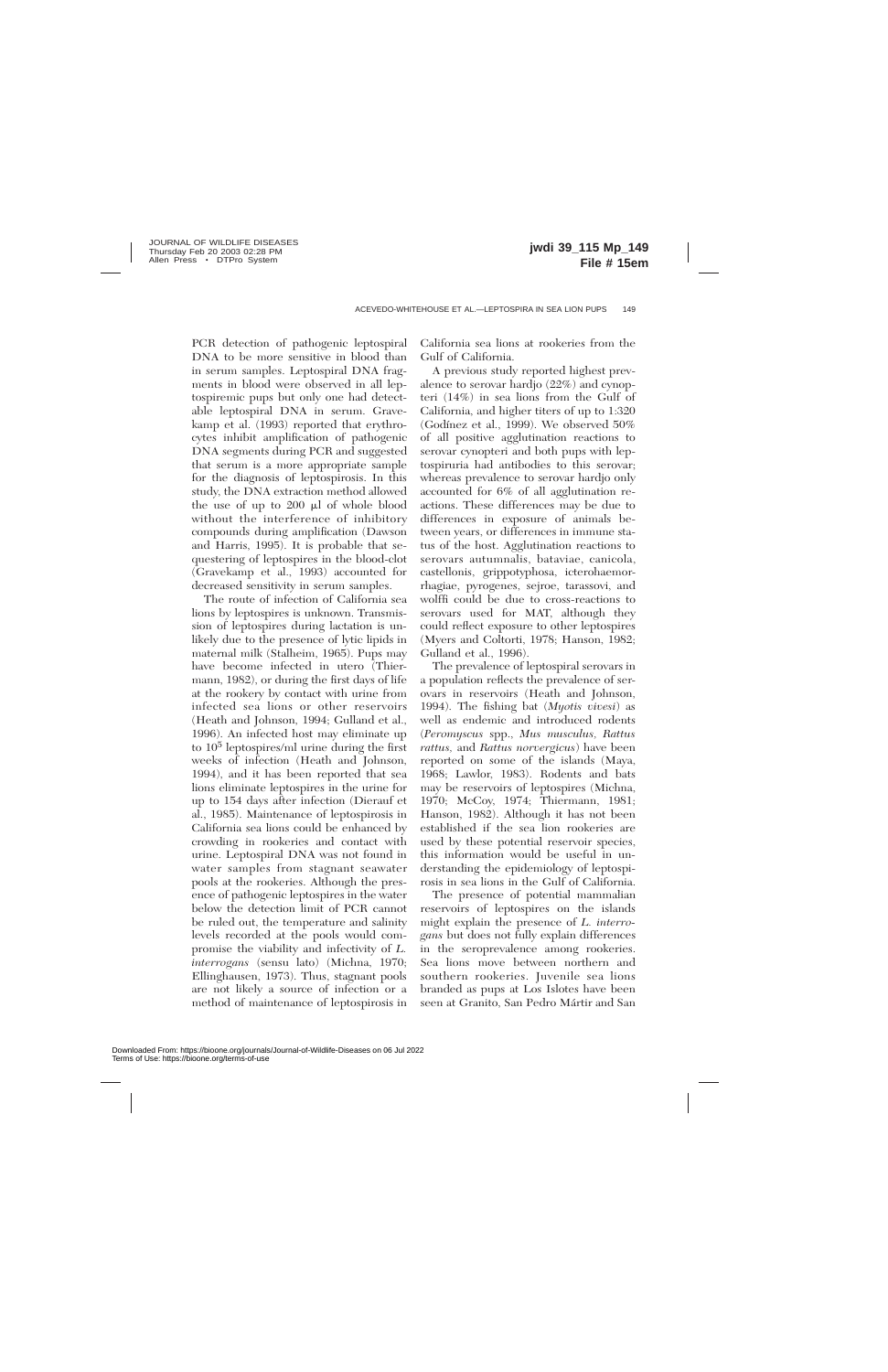Esteban (Aurioles-Gamboa, pers. comm.). Due to the proximity of the northern rookeries, exchange of animals among these is probably common. If traveling animals become infected with leptospires they could move infection among rookeries. The latitudinal increase in seroprevalence could reflect movement of animals among northern rookeries.

High antibody prevalence (54%), low antibody titers, absence of pups showing clinical signs suggestive of leptospirosis, and the lack of increased mortality of sea lions in the Gulf of California, indicate enzootic leptospiral infection caused by hostadapted serovars (Heath and Johnson, 1994). Due to the relative separation of sea lions between the northern Pacific and Gulf rookeries (Aurioles-Gamboa et al., 1983; Maldonado et al., 1995), it is probable that the sea lion population from the Gulf of California has not had contact with infected sea lions from the northern Pacific.

This paper demonstrates the presence of pathogenic leptospiral DNA in sea lions in the Gulf of California. In order to assess the impact of enzootic leptospirosis and possible epizootic events of this disease in sea lions from the Gulf of California, distribution of pathogenic leptospires in all age and sex classes of sea lions must be described; sources of infection, and means of transmission and persistence of infecting serovars must be determined; and the nature and duration of sea lion immunity to pathogenic leptospires must be established.

# **ACKNOWLEDGMENTS**

All sampling was done under permits DOO.02.-3345 and DOO.02.-3270 from the Instituto Nacional de Ecología, Dirección General de Vida Silvestre, for the project ''Estudios biolo´gicos para medir el estado de salud de las colonias reproductoras de lobo marino (*Zalophus californianus*) en el Golfo de California'' supported by Consejo Nacional de Ciencia y Tecnología (Grant 26430-N). We thank Africam Safari, S.A. for providing the anesthesia equipment and J. de la Rosa from the Universidad Autónoma de Baja California, for providing laboratory space. We specially thank the Unité de Bactériologie moléculaire et médicale of the Pasteur Institute for providing control DNA.

# **LITERATURE CITED**

- ACEVEDO-WHITEHOUSE, K. 1999. El lobo marino de California, *Zalophus californianus,* en el Golfo de California: Hallazgos Patológicos. B.S. Thesis, Universidad Nacional Autónoma de México, DF, México, 65 pp.
- -. 2001. Incidencia de leptospirosis en crías de *Zalophus californianus californianus* en siete colonias reproductivas del Golfo de California durante la temporada reproductiva del 2000. M.S. Thesis, Centro de Investigación Científica y de Educación Superior de Ensenada, México, 75 pp.
- AURIOLES-GAMBOA, D. 1993. Biodiversidad y estado actual de los mamíferos marinos en México. Vol Esp (XLIV) Revista de la Sociedad Mexicana de Historia Natural 397–412.
- , F. SINSEL, C. FOX, E. ALVARADO, AND O. MARAVILLA. 1983. Winter migration of subadult male California sea lions (*Zalophus californianus*) in the Southern part of Baja California. Journal of Mammalogy 64: 513–518.
- BOURILLÓN, M. L. D., B. A. CANTU, A. F. ECCARDI, F. E. LIRA, R. J. RAMIREZ, G. E. VELARDE, AND G. A. ZAVALA. 1988. Islas del Golfo de California. Coedición de la Secretaría de Gobernación/ UNAM, 1ª Ed., Distrito Federal, México, 292 pp.
- DAWSON, E. P., AND J. R. HARRIS. 1995. Rapid PCR sample preparation for multiple amplifications. Journal of the National Institute of Health Research 7: 64.
- DIERAUF, L. A., D. J. VANDENBROEK, J. ROLETTO, M. KOSKI, L. AMAYA, AND L. J. GAGE. 1985. An epizootic of leptospirosis in California sea lions. Journal of the American Veterinary Medical Association 187: 1145–1148.
- ELLINGHAUSEN, H. C. 1973. Growth temperatures, virulence, survival and nutrition of leptospires. Journal of Medical Microbiology 6: 487–497.
- GILMARTIN, W. G., R. L. DELONG, A. W. SMITH, J. C. SWEENEY, B. W. DELAPPE, R. W. RISEBROUGH, L. A. GRINER, M. D. DAILEY, AND D. B. PEAKALL. 1976. Premature parturition on the California sea lion. Journal of Wildlife Diseases 12: 104– 115.
- GODI´NEZ, C. R., B. Z DE ROMILLO, D. AURIOLES GAMBOA, A. VERDUGO RODRÍGUEZ, E. A. ROD-RÍGUEZ REYES, AND A. DE LA PEÑA MOCTEZUMA. 1999. Antibodies against *Leptospira interrogans* in California sea lion pups from Gulf of California. Journal of Wildlife Diseases 35: 108–111.
- GRAVEKAMP, C., H. VAN DE KEMP, M. FRANZEN, D. CARRINGTON, G. J. SCHOANE, G. J. J. M. VAN EYS, C. O. R. EVERARD, R. A. HARTSKEEL, AND W. J.